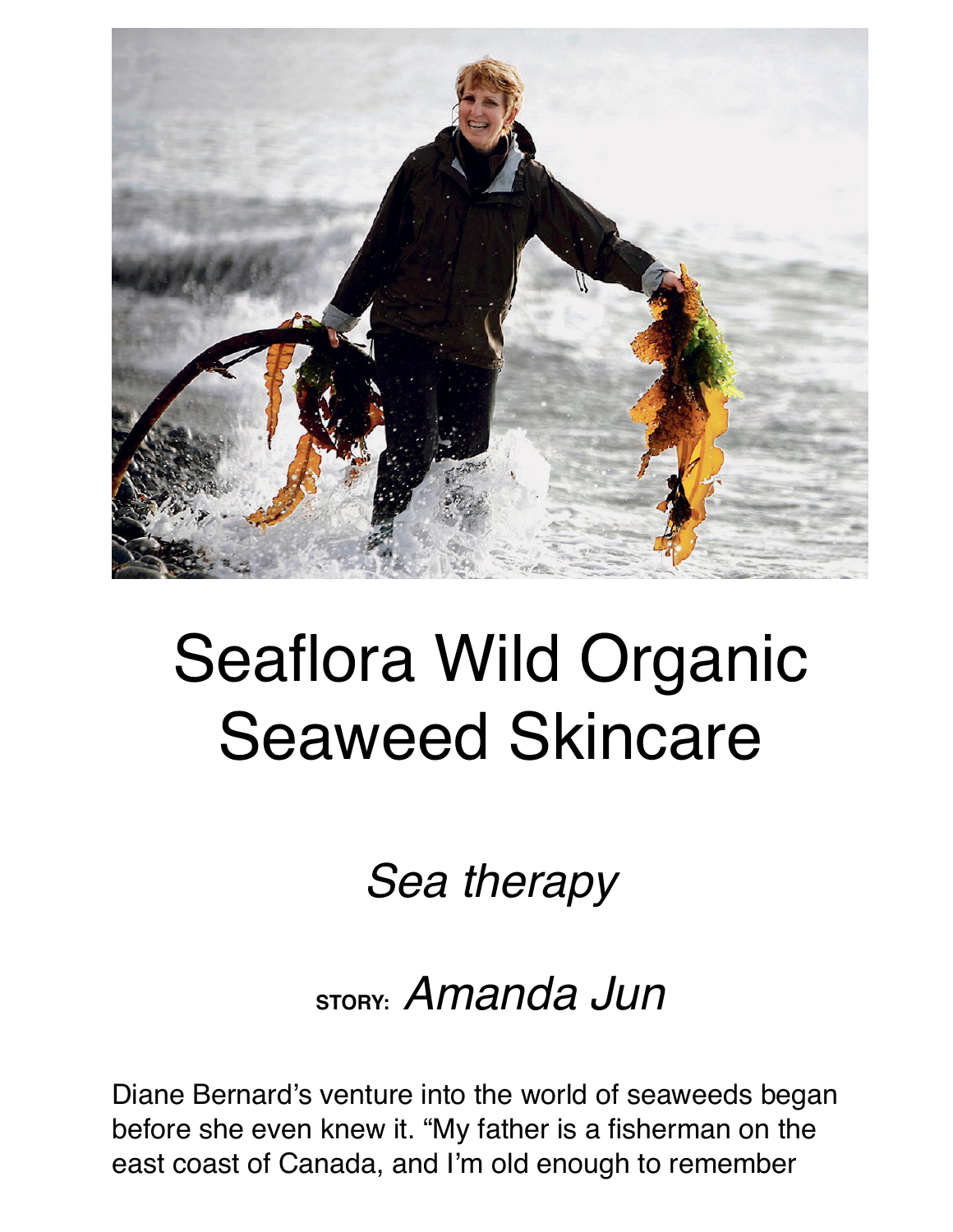fishing boats without refrigeration—they used seaweed to keep their lobsters moist to get to market," she says. Bernard maintains that the seaweed people typically encounter on beaches is not a fair representation. "We do not work with the seaweed on the shores. I call that the compost pile of the ocean. We would never judge a vegetable or fruit garden by the look, smell, and texture of its compost pile. So we don't do that here either," she says. But the standard seaweed product in the industry right now also fails to resemble seaweed. Bernard produces a white flour-like substance. "It's been frozen and then boiled, bleached, then filtered, then oven-furnace dried, and filtered one more time. It just occupies space. It's in our car polishes, glues, and paints—they use it as a filler or binder. It's nothing more than that." So, in 2000 and 2001, Bernard hosted representatives from 44 top spas and began a conversation about what a Canadian seaweed product designed for the body and face would look like. There was one thing she knew for certain: it had to be green.

"Our products don't just have 0.5 per cent seaweed—they're 60, 70, 90 per cent seaweed," Bernard says, and the colour of Seaflora products certainly reflects that. She looked at the hundreds of species of seaweed that grows along the B.C. coast and narrowed it down to about 10 different kinds. "They said to me, 'what about the face?' This [*Iridaea cordata*] is really good, it's gelatinous and thick on the skin. It's cool, sensuous, soft, and it breaks down well in water. It's smooth, it's gorgeous. *Alaria* and *Laminaria* are two perfect seaweeds for skincare. The *Alaria* is just lovely, all puckered and sewn," Bernard says, gesturing toward a sample that looks just like a corset. "It's more like fabric than anything else. *Iridea* is like lycra," she says, pulling at a different sample to demonstrate its elasticity.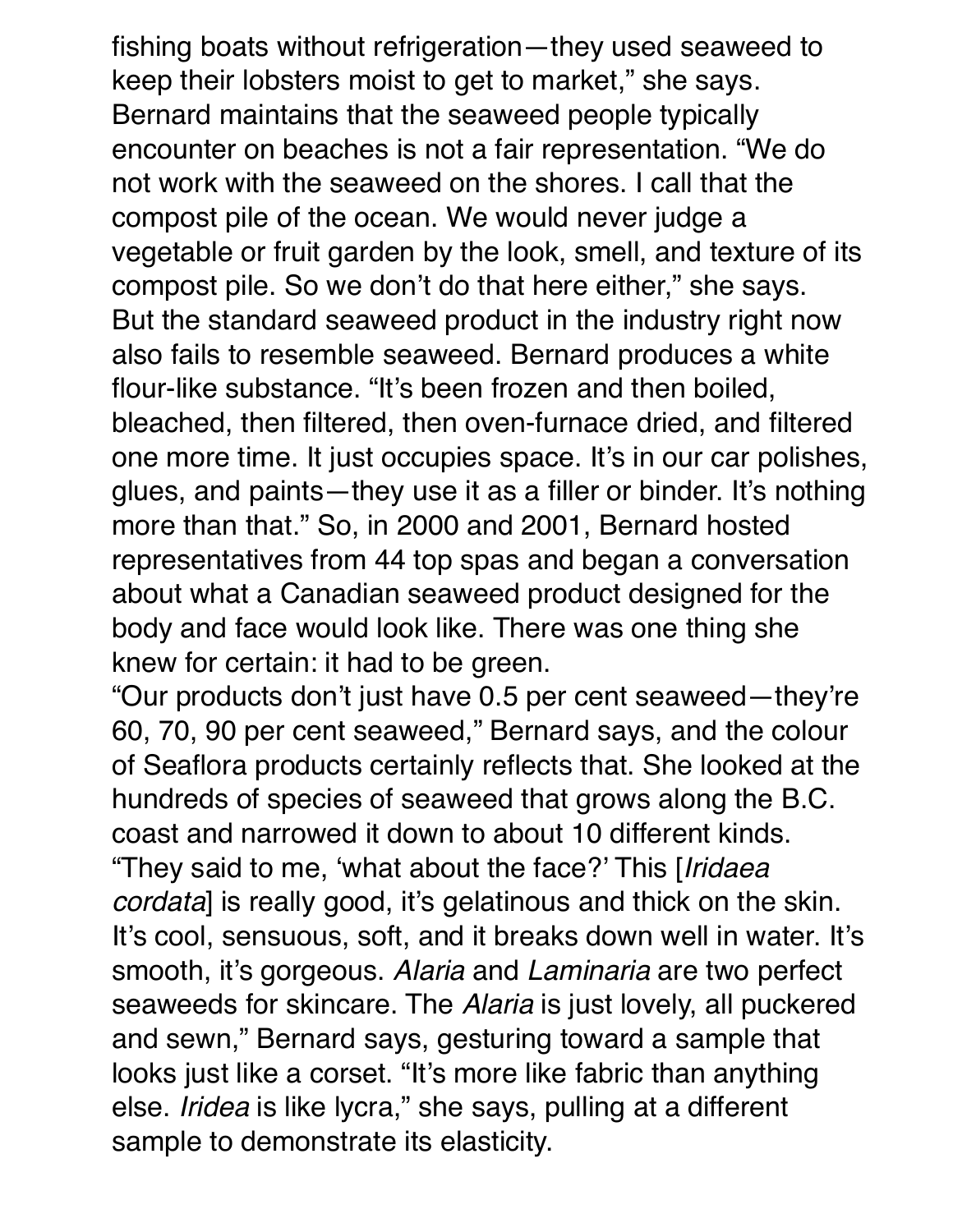As algae, seaweeds are fundamentally different from land plants. Without a root system, they are unable to anchor into the soil; instead, seaweeds must rise up in the water column as quickly as they can to take their nutrients in directly from the ocean. So, they have large round cells to expedite nutrient absorption. "Seaweeds must act fast—they need to take everything at once, and they need to do it fast because once the tide pulls out, they are exposed to the air," Bernard explains. So, they're chock full of the good stuff: vitamins A, B, B12, E, and C, beta-carotene, and over 60 trace elements, including potassium, magnesium, and zinc. Seaweeds also have the capacity to release nutrients just as quickly, making it an ideal beauty ingredient. "I'm out on the coast 300 days of the year. I can't wear gloves harvesting; I get cuts, scrapes. But here are my hands," Bernard says, producing her unblemished hands. The red seaweed [*Porphyra*] used in the Sea Therapy line is an incredible 40 per cent protein per 100 grams, which provides nourishment needed for the skin to rebuild and restore tissue elasticity. Seaweed's high concentration of sodium chloride also makes it an excellent anti-inflammatory, and packed with vitamins, it also serves as a natural brightener. The Seaflora team have created an exclusive treatment for the [CHI, the Spa](http://montecristomagazine.com/magazine/winter-2013/chi-the-spa-at-shangri-la) at the [Shangri-La Hotel Vancouver.](http://montecristomagazine.com/the-guide/hotels-and-resorts/shangri-la-hotel-vancouver) The Sea Therapy Facial utilizes products from their brand new Anti-Aging line for a deeply hydrating and detoxifying treatment, enhanced with hot and cool stone therapy. "All our seaweeds are USDA and OCIA certified organic, so you can eat all our products. You don't really want to, but you can," Bernard says. Her role and responsibility as a patron of the ocean is very clear to her, and no effort is spared to ensure that Seaflora's products and its approach and processes are all environmentally friendly and ethically sound; the organic certifications simply verify their